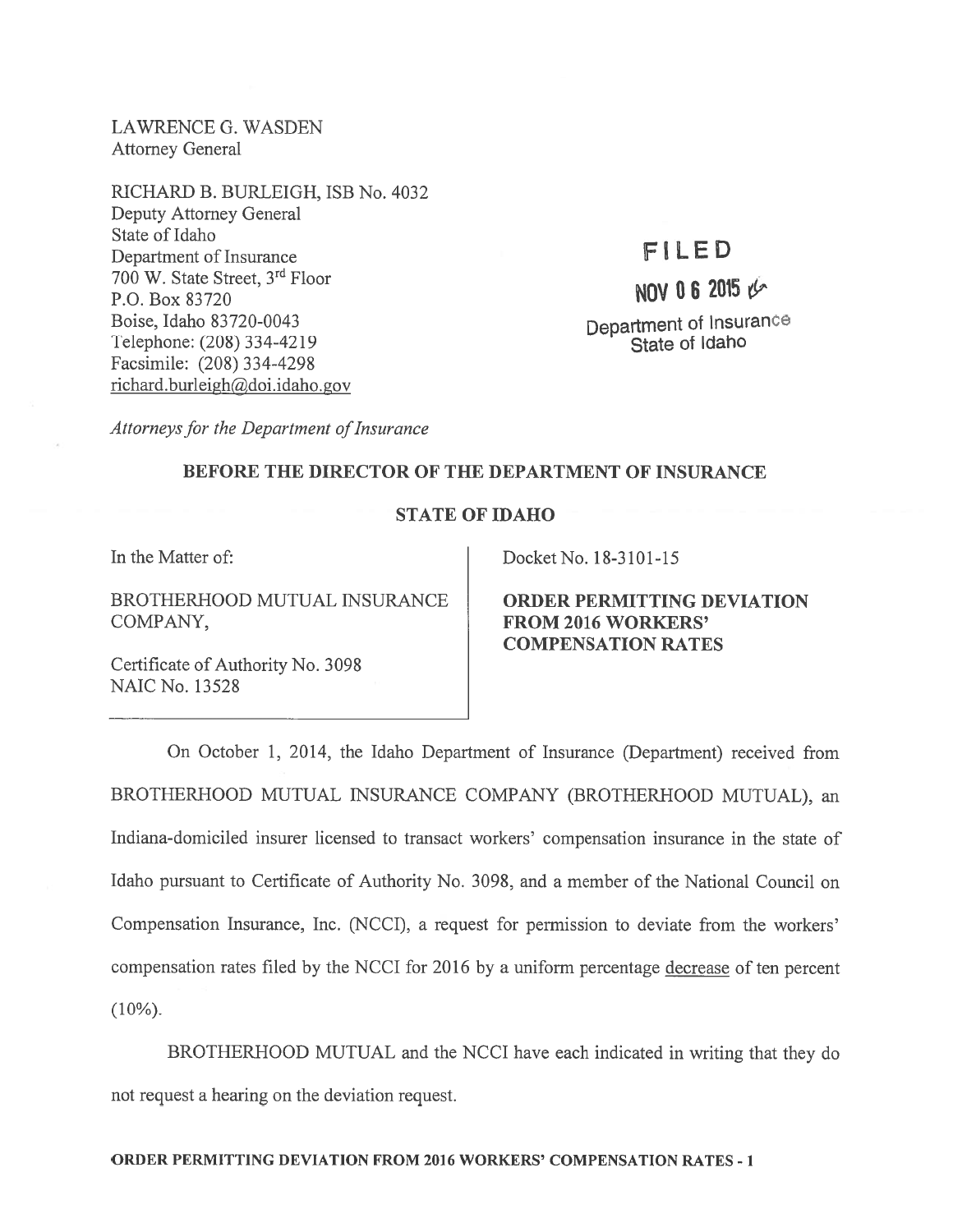The Department's Director (Director), having reviewed and being fully apprised of BROTHERHOOD MUTUAL's reques<sup>t</sup> to deviate from the Idaho workers' compensation premium rates filed by the NCCI for 2016, and the requirements of Idaho Code § 41-1614, has determined that the requested rate deviation is justified.

NOW. THEREFORE. IT IS HEREBY ORDERED, pursuan<sup>t</sup> to Idaho Code § 41-1614, that BROTHERHOOD MUTUAL's reques<sup>t</sup> to deviate by <sup>a</sup> uniform percentage decrease of ten percen<sup>t</sup> (10%) from the workers' compensation rates filed by the NCCI for 2016, exclusive of terrorism rates, is GRANTED. This deviation from the Idaho workers' compensation premium rates filed by the NCCI for 2016 shall take effect on January 1, 2016, and shall remain in effect for one year from that date unless terminated sooner with the approval of the Director.

DATED this  $\overline{\mathscr{O}^{\mathbf{L}}}$  day of November, 2015.

STATE OF IDAHO DEPARTMENT OF INSURANCE

amern

DEAN L. CAMERON **Director**